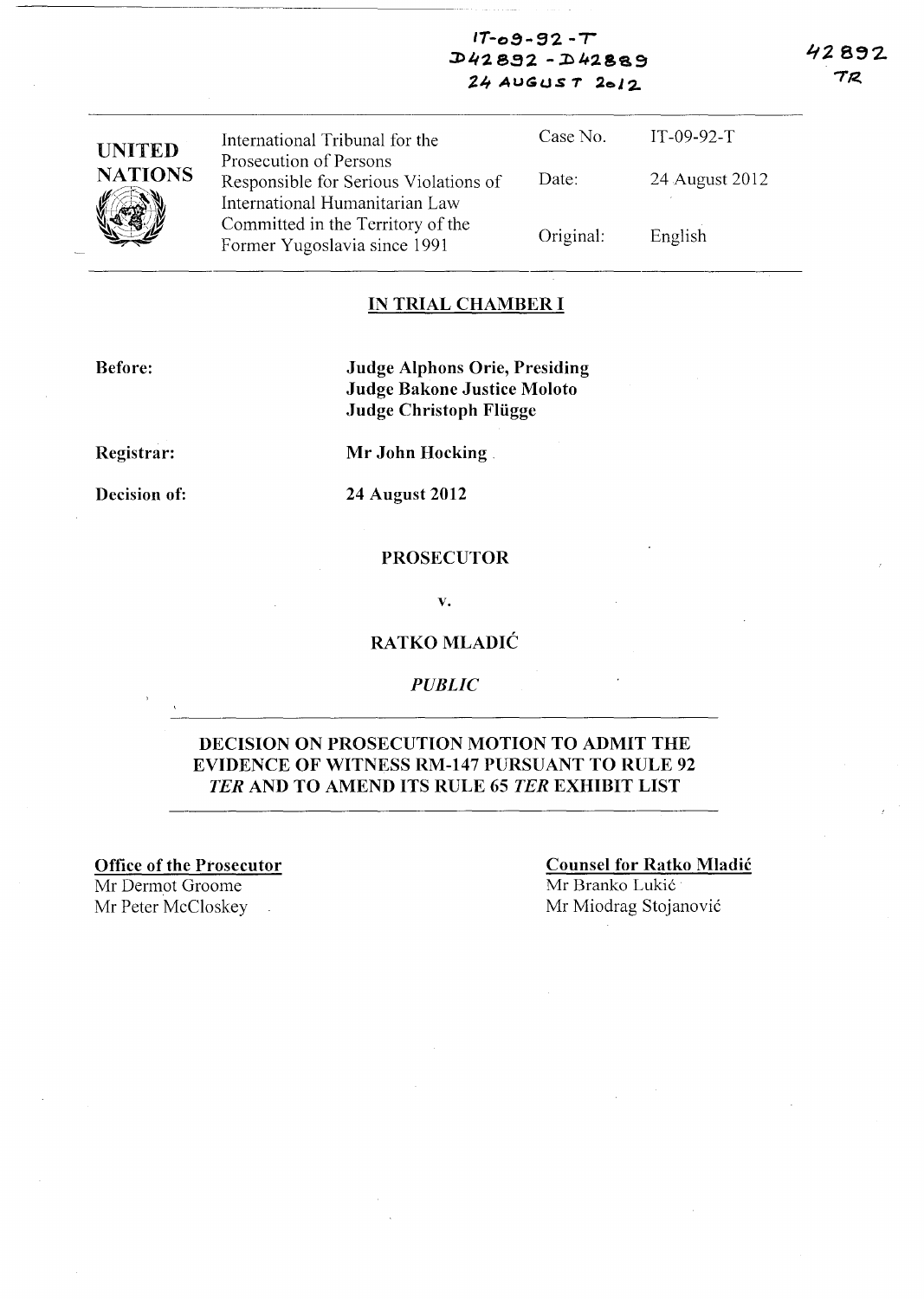# **I. PROCEDURAL HISTORY AND SUBMISSIONS OF** THE **PARTIES**

1. On 8 June 2012, the Prosecution filed a motion ("Motion") pursuant to Rule 92 fer of the Tribunal's Rules of Procedure and Evidence ("Rules") with regard to witness RM-147 ("Witness"), seeking to adduce a new statement signed by the witness on 3 June 2012 which consolidates his prior testimony before the Tribunal in two other cases, three earlier witness statements, and certain new information ("Consolidated Statement").<sup>1</sup> In addition, the Prosecution seeks the admission of fourteen exhibits, which, it submits, form an integral part of the Consolidated Statement and, as such, qualify as associated exhibits.<sup>2</sup> Eight of these exhibits consist of maps and photographs marked by the witness during a proofing session with the Prosecution in early June 2012 and the Prosecution seeks leave to add these to its Rule  $65$  ter exhibit list.<sup>3</sup> The Prosecution further seeks fifteen minutes of additional time for its examination-in-chief of the Witness or, in the alternative should admission of the associated exhibits be denied, an additional 60 minutes.<sup>4</sup>

2. On 25 June 2012, the Defence responded ("Response") objecting to the Motion.<sup>5</sup> First, the Defence objects to the tendering of the Consolidated Statement and its Annexes as it: (a) "improperly" refers to transcripts and earlier statements that are not in evidence and to documents which, the Prosecution confirms, will not be tendered; and (b) includes expert opinion and legal conclusions which should be redacted ("First Objection").<sup>6</sup> Second, the Defence objects to the tendering of the proposed exhibits under Rule 92 *ter* as no "exceptional circumstances" warrant such departure from the Chamber's guidance on this matter ("Second Objection").<sup>7</sup> Third, it objects to increasing the time for examination-in-chief unless the time for cross-examination is likewise increased ("Third Objection").<sup>8</sup> Finally, the Defence submits that the request to amend the Prosecution's Rule 65 ter exhibit list should be denied as the addition of numerous new exhibits so close to the Witness's testimony deprives it of a fair opportunity to prepare its cross-examination ("Fourth Objection").<sup>9</sup> In the event that the sought amendment is granted, it requests that the

 $\overline{1}$ Prosecution *92ter* Motion: RM147, 8 June 2012 (confidential), paras 2 and 8.

 $\sqrt{2}$ Motion, paras 15-16, Annex B.

 $\overline{\mathbf{3}}$ Motion, paras I, 15, 21.

<sup>4</sup>  Motion, paras 15, 17,20-21.

 $\overline{5}$ Defence Response to Prosecution Rule *92ter* Motion: RM 147, 25 June 20 12 (confidential), para. 3.

<sup>6</sup> Response, paras 9-1 I.

 $\overline{7}$ Response, para. 9.

 $\,$  8  $\,$ Response, paras 3 and 6 (requesting at least 30-45 additional minutes).  $\ddot{q}$ 

Response, paras 3, 12-13.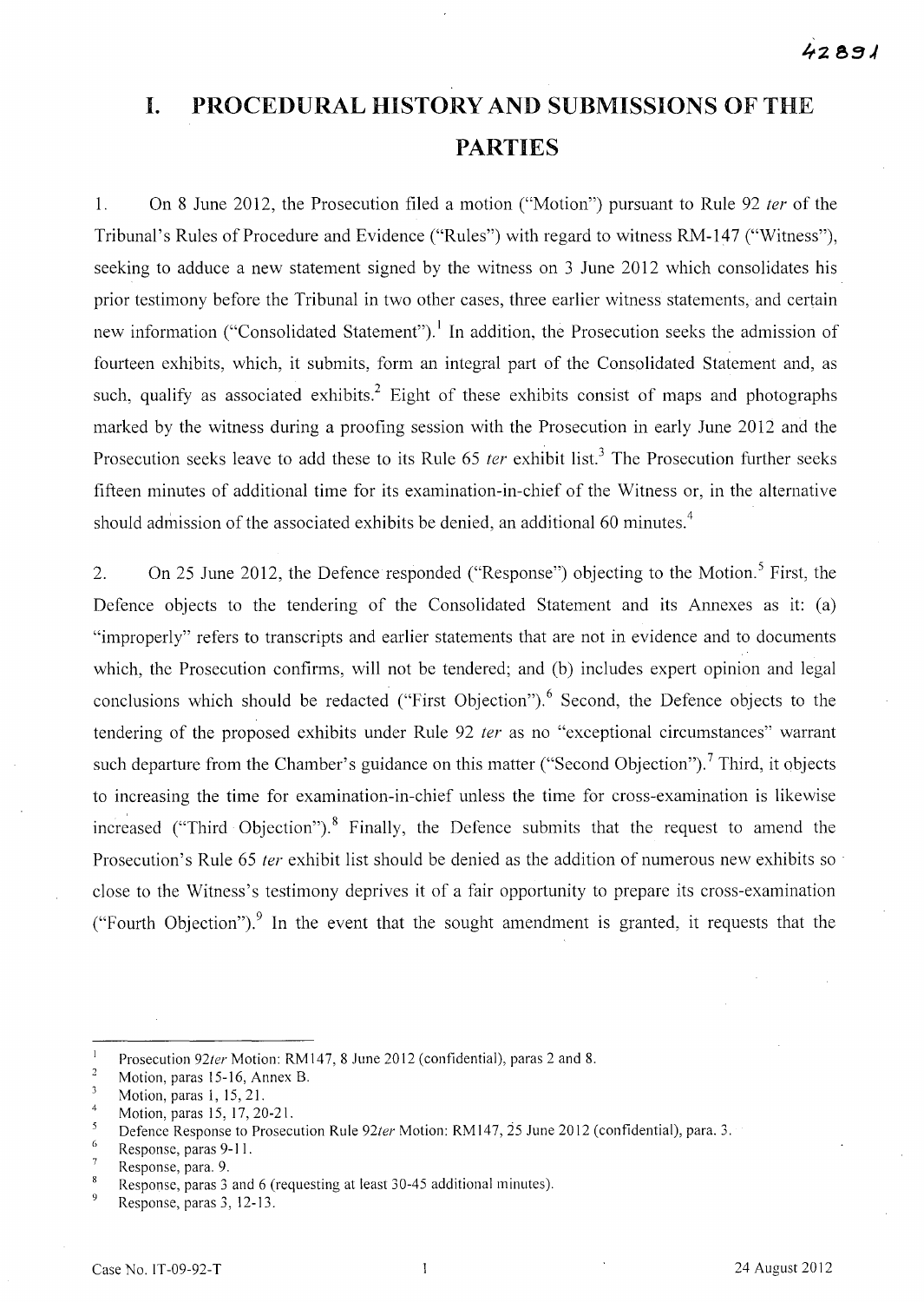Prosecution be barred from calling the Witness for a period of 90 days from the disclosure of the exhibits to the Defence.<sup>10</sup>

3. On 2 July 2012, the Prosecution requested leave to reply to the Defence Response, submitting its proposed reply in an Annex, and on **11** July 2012 the Chamber granted leave and informed the parties accordingly through an informal communication.<sup>11</sup>

## **11. APPLICABLE LAW**

4. The Chamber refers to the applicable law governing the admission of documents pursuant to Rule 92 *ter* as set out in a previous decision.<sup>12</sup> Further, the Chamber refers to the applicable law on requests for additions to the exhibit list submitted pursuant to Rule 65 *ter* (E) (iii) as set out in a previous decision.<sup>13</sup>

#### **Ill. DISCUSSION**

5. As previously indicated, the Chamber will only decide on the admission of evidence tendered pursuant to Rule 92 ter, once the witness appears in court and attests to the accuracy of his or her statement.<sup>14</sup> Nevertheless, the Chamber will address at the present stage a number of objections raised by the Defence. First however, the Chamber notes that the Response was filed outside the scope of the time-limit provided by Rule 126 *bis* of the Rules, and that no leave for delayed response has been sought. The Chamber will exceptionally consider the Response, noting however that this should not be interpreted as setting precedent for such deviations from the Rules.

6. 'With regard to the First Objection, the Chamber refers to its previous reasoning concerning proposed fact witnesses providing conclusions or opinions and concerning references in a consolidated statement to other statements or documents and finds that the Prosecution does not need to redact the impugned information from the Consolidated Statement. 15

7. With regard to the Second Objection, the Chamber refers to its Additional Clarification and Amendment of the Guidance on the Tendering and Presentation of Evidence of 9 and 20 July 2012

 $^{10}$  Response, para. 14.

Prosecution Request for Leave to Reply to Defence Response to Prosecution Rule 92 ter Motion: RM147, 2 July 20 12 (confidential) ("Reply").

<sup>&</sup>lt;sup>12</sup> Decision With Regard to Prosecution Motion for Admission into Evidence of Witness Harland's Statement and Associated Documents, 3 July 2012 ("Harland Decision"), para. 4.

<sup>&</sup>lt;sup>13</sup> Decision on Prosecution Second Motion to Amend Rule 65 *ter* Exhibit List, 27 June 2012, paras 5-6.

<sup>&</sup>lt;sup>14</sup> Harland Decision, para. 5.<br><sup>15</sup> Harland Decision, para. 8.

Harland Decision, para. 8; Decision with regard to Prosecution Rule 92 ter Motions with regard to Joseph Kingori, Eelco Koster, and Christine Schmitz, 9 July 2012, para. 8.